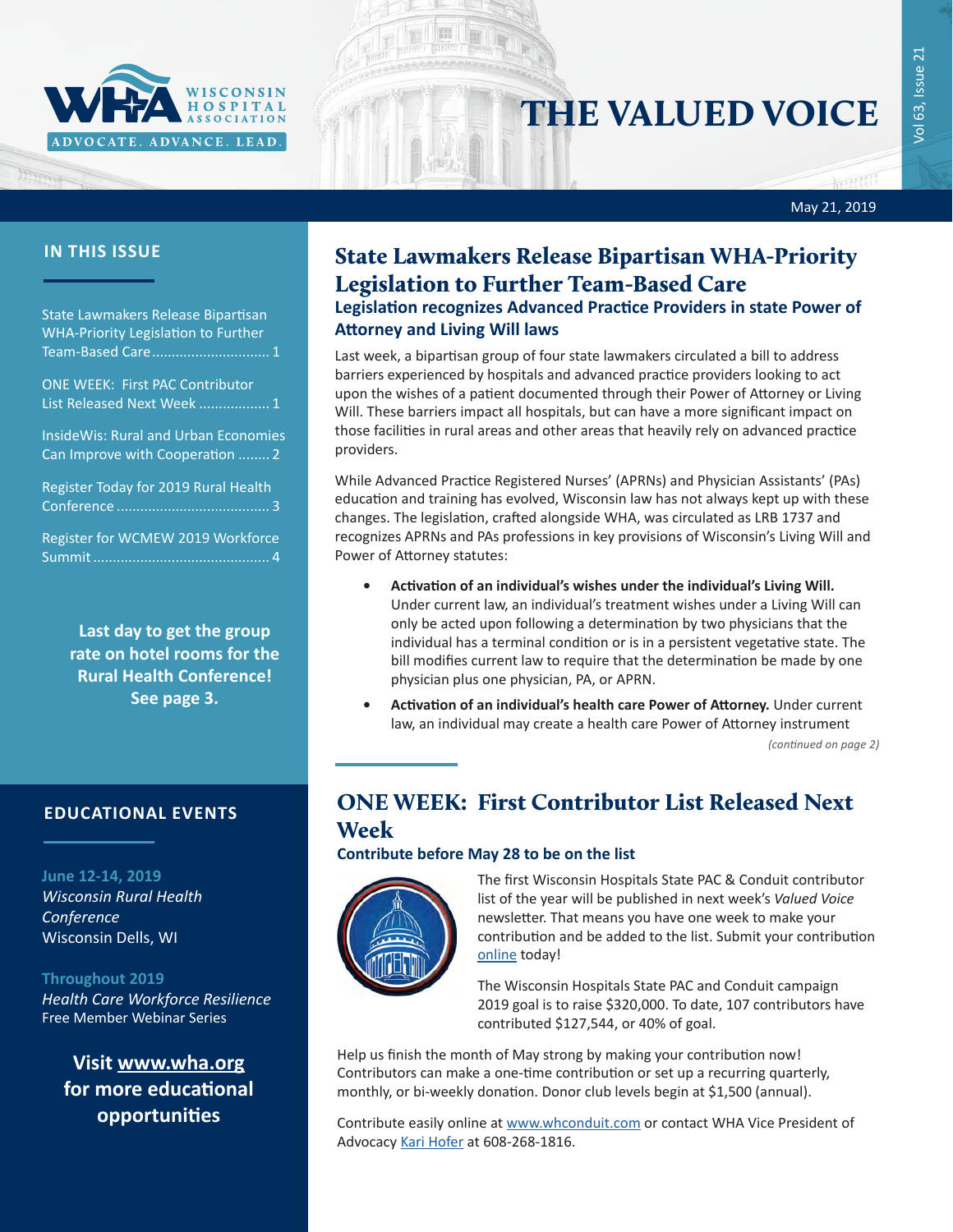<span id="page-1-0"></span>that authorizes an agent to make health care decisions for the individual should he/she become incapacitated. Also, under current law, the agent's authority is only activated under the Power of Attorney document when two physicians or one physician and one psychologist examine the individual and determine that the individual is incapacitated. The bill modifies current law to require that the exam and determination be made by one physician plus one physician, psychologist, nurse practitioner, or PA.

**• Do-not-resuscitate orders.** Under current law and subject to several conditions, a patient can request that his/her attending physician issue a do-not-resuscitate order should the patient have a terminal condition or be in a persistent vegetative state. The bill changes "attending physician" to include PAs and APRNs serving as the "attending health care professional."

Reps. Pat Snyder (R-Wausau) and Steve Doyle (D-Onalaska), and Sens. Howard Marklein (R-Spring Green) and Janis Ringhand (D-Evansville) are lead authors of the legislation.

To contact your state legislator and ask them to co-sponsor this bill, please visit the [WHA HEAT Action Center.](https://www.wha.org/Advocacy/Legislators/FindYourLegislators) The deadline for legislators to sign on to the bill is Thursday, May 23.

LRB 1737, a priority piece of legislation for WHA, is one of several team-based care proposals initiated by WHA that have advanced in the Legislature in recent years. Previous proactive legislation from WHA has included changes to Wisconsin's hospital regulations that allow an advanced practice nurse or physician assistant to admit a patient into a hospital. Last session, WHA worked with a group of lawmakers to clarify under Wisconsin's Medicaid statutes that an order from an advanced practice provider, like a physician order, is a valid order for a Medicaid beneficiary as long as the order is for a covered service and within the provider's scope of practice.

See the following resources for LRB 1737:

- [WHA's Memo Requesting Lawmakers Co-Sponsor LRB 1737](https://www.wha.org/WisconsinHospitalAssociation/media/WHACommon/Government%20Relations/pdf/2019WHAMemoRequestingLawmakersCosponsorLRB1737AdvancedDirectives_5-14-19.pdf)
- [Memo from Lawmakers Circulating LRB 1737](https://www.wha.org/WisconsinHospitalAssociation/media/WHACommon/Government%20Relations/pdf/2019MemoFromLawmakersCirculatingLRB1737AdvancedDirectives_05-14.pdf)
- [Draft Legislation](https://www.wha.org/WisconsinHospitalAssociation/media/WHACommon/Government%20Relations/pdf/2019DraftLegislationLRB1737AdvanceDirectives.pdf)

## InsideWis: Rural and Urban Economies Can Improve with Cooperation **By Tom Still, President, Wisconsin Technology Council**

With the city of Madison and its metropolitan area popping up consistently in national rankings on economic vitality, many people would assume all is well in the seven other counties that make up the Madison Region Economic Partnership.

Don't assume too much.



Data revealed Thursday at MadREP's "State of the Madison Region Economy" event highlighted significant challenges facing the seven counties outside Dane while also breaking down research reports on the region's target economic sectors: agriculture, food and beverage; advanced manufacturing; healthcare; information communications technology; and bioscience. *Tom Still*

The findings included lessons that shouldn't be lost on the rest of Wisconsin.

"Our rural areas are significantly under-performing compared to Dane County," said MadREP President Paul Jadin, who presented the region's next five-year economic development strategy.

There are many reasons for that, not the least of which is the lack of robust broadband connections in parts of those counties, a farm economy that is suffering in some sectors – and a mix of opportunity and social factors that have contributed to rural outmigration in America for a century or more.

The MadREP example is instructive, however, because it shows that prosperity in a region doesn't necessarily improve at the same pace as the nearest large city—unless there is a regional approach to solving common problems.

William Fruth, president at POLICOM Corp., is an economist who has studied regional clusters of activity. He has ranked the Madison metropolitan statistical area among the top dozen or so nationally when it comes to economic vitality. However, as Fruth told the MadREP group, it's a different picture when the larger region is included.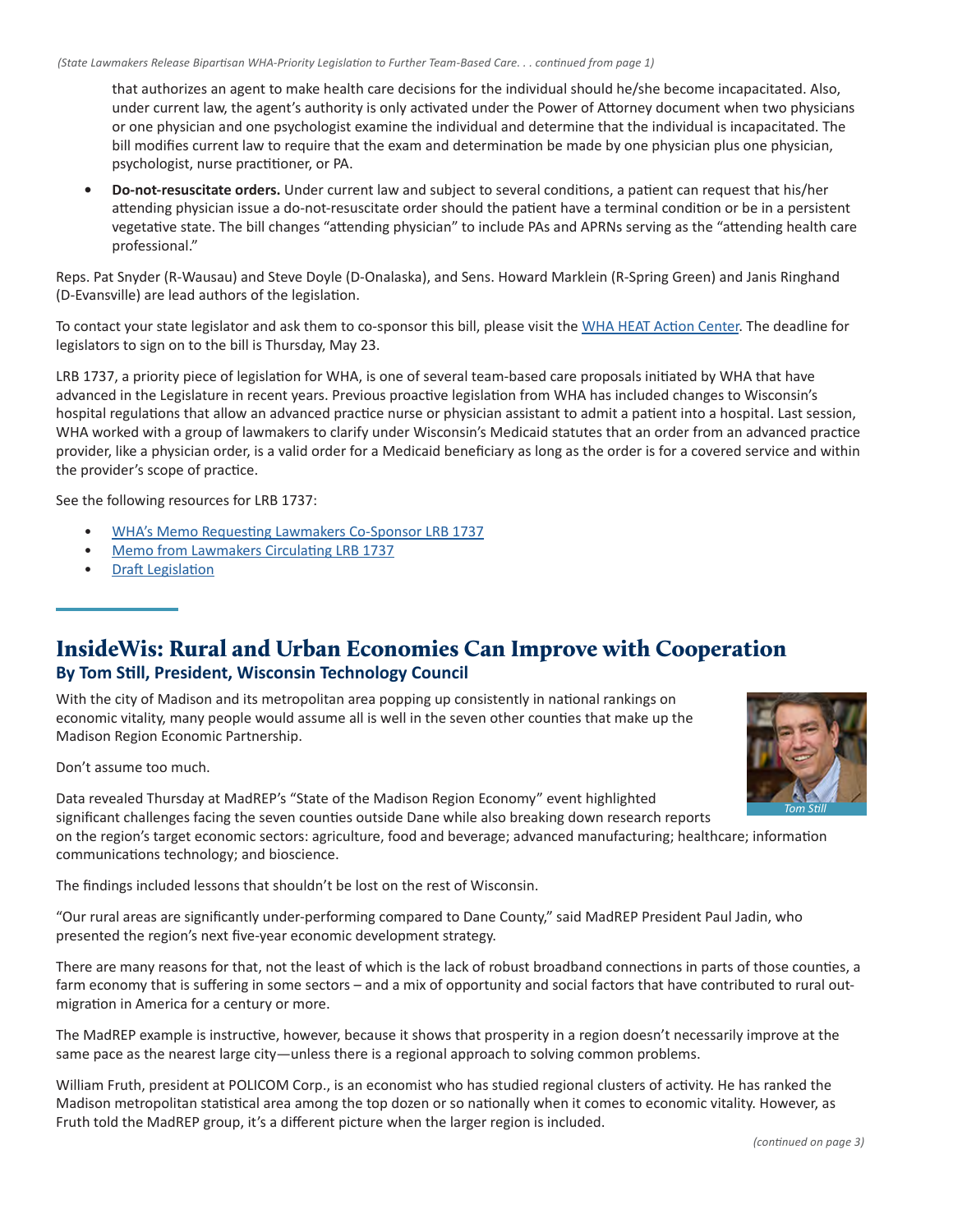<span id="page-2-0"></span>The broader Madison region ranked in the bottom quartile when compared to similar regions surrounding Ann Arbor, Austin, Boulder, Columbus, Indianapolis, Lincoln, Portland, Raleigh and Salt Lake City. The question is why job growth is strong in Dane County but flat to even declining in some of the seven adjacent counties: Columbia, Dodge, Green, Iowa, Jefferson, Rock and Sauk.

Jadin noted that parts of the MadREP region are "broadband deserts," meaning slower or even non-existent connections to the internet are holding back economic progress. "It's not just a problem in northern Wisconsin," he said.

Daily migration data reveals that roughly 50,000 people per day are commuting to Dane County from those seven counties—and that 42,000 per day are moving in the opposite direction. Another 46,000 people are commuting each day to Dane County from the rest of the state's counties, which illustrates that people recognize opportunity when they see it.

Another reason for lack of economic growth in some rural communities may be a problem evident in other parts of Wisconsin: Lack of cooperation among government units.

Wisconsin has 3,128 local governments units—counties, cities, villages, towns and other special units—which is among the most in the nation. Only eight other states have more, and most of those states have larger populations, according to Governing magazine. Wisconsin has 54.6 local governments per 100,000 people; the U.S. average is 28.7 per 100,000 people.

That becomes a problem when those units of government don't talk among themselves about common challenges, such as water supply, transportation, land-use planning and economic growth that is managed across boundaries. In Colorado, for example, part of the prosperity of the Denver region can be directly attributed to a regional approach to growth.

Some of the friction in Wisconsin is cultural and political. Local officials in parts of the state often see cities such as Madison and Milwaukee as wealthy enemies, even if so much of the state's economy depends on healthy urban centers. City officials, on the other hand, are sometimes accused of land grabs to build municipal tax bases.

The fact is that rural communities need urban centers, and vice versa. A report released by the Brookings Institution in 2018 countered the argument that cities are a drain on rural resources.

"Studies in Minnesota, Georgia, and Wisconsin reveal that metropolitan areas contribute more to state coffers than they receive in education, infrastructure, and other public services investments," the report noted.

The Brookings report didn't call for ever-bigger "super-cities," but urged investment in smaller cities close to rural areas.

"A more strategic approach would aim to accelerate economic growth across mid-sized metro areas and micropolitan areas that are accessible to nearby rural areas," it read.

Local control is a Wisconsin mantra, but economic challenges in much of rural Wisconsin suggest that governments can cooperate while not surrendering control over their own affairs.

# Register Today for 2019 Rural Health Conference **Hotel reservation deadline is today – May 21**

There's still time to register you, your leadership team and your hospital's board of trustee members for the 2019 Wisconsin Rural Health Conference, scheduled for June 12-14 at Glacier

**Time is running out to make your hotel reservations at Glacier Canyon Lodge and get the group's discounted rate. The deadline is today, May 21. Call 800-876-3399 and request a reservation in the Wisconsin Hospital Association room block.** Canyon Lodge at The Wilderness Resort in Wisconsin Dells. [Online registration](http://www.cvent.com/d/b6q37j) is available now

This year's opening keynote speaker is Ron Galloway, a



researcher, filmmaker and author, who will discuss some of the biggest health care disruptors, identifying ways they leverage their data expertise and ability to launch new technologies quickly to affect health care, and how these companies' strategies may affect rural health providers.

Review the [agenda and register online](http://www.cvent.com/d/b6q37j) today. Registration questions can be directed to [Allison Taylor.](mailto:ataylor@wha.org)